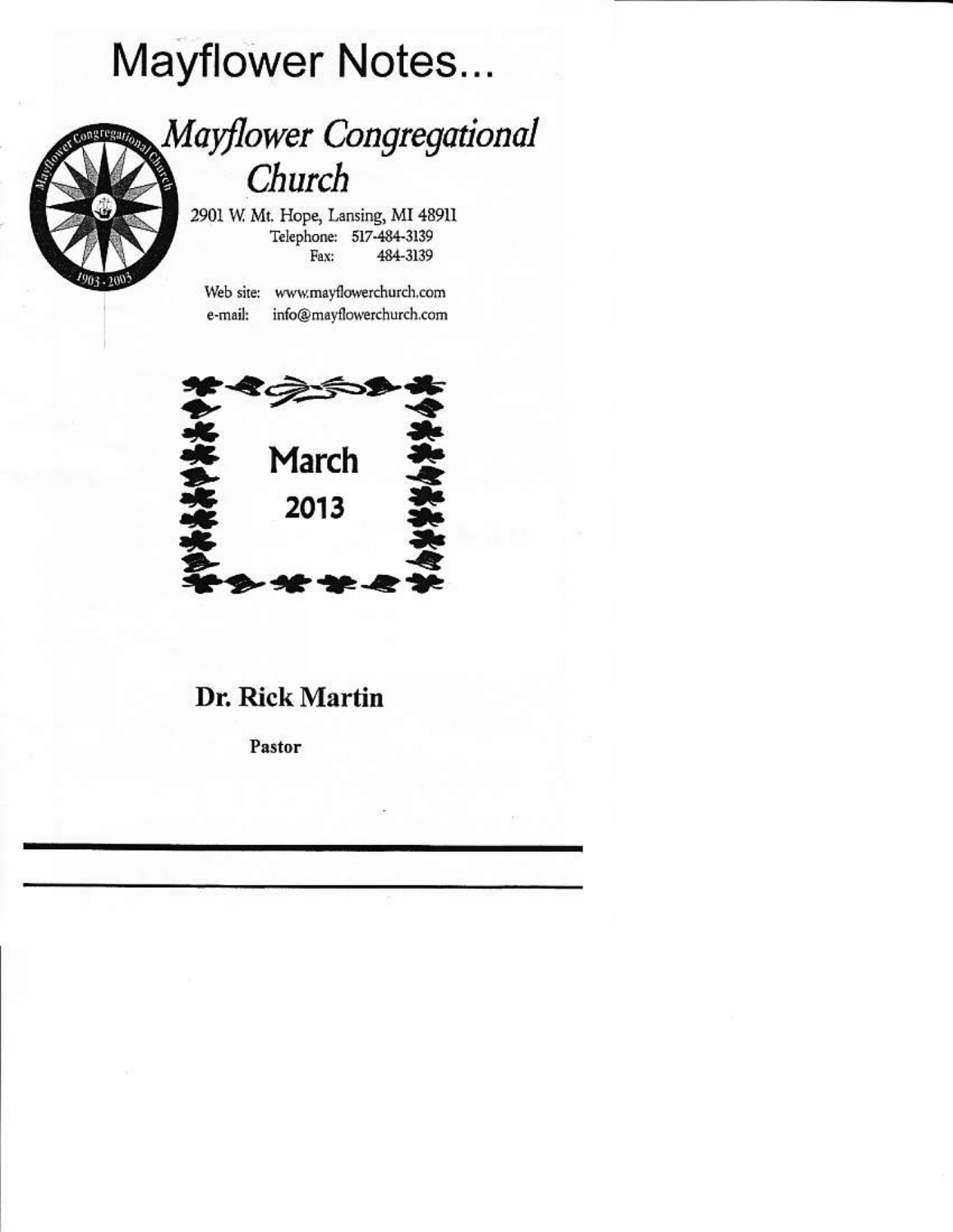March 3

Communion

Events to remember in

March 9



March 15

March 17

March 24

March 28

March 31

Second Saturday Supper

March.

Daylight Savings Time Begins Trustee's Meeting roon

Newsletter Deadline

Míssíons Sunday

Prudential Council

Last day to order<br>Easter Lillies

Palm Sunday

Maundy Thursday

Easter Sunday

\*\*\*\*\*\*\*\*\*\*\*\*\*\*\*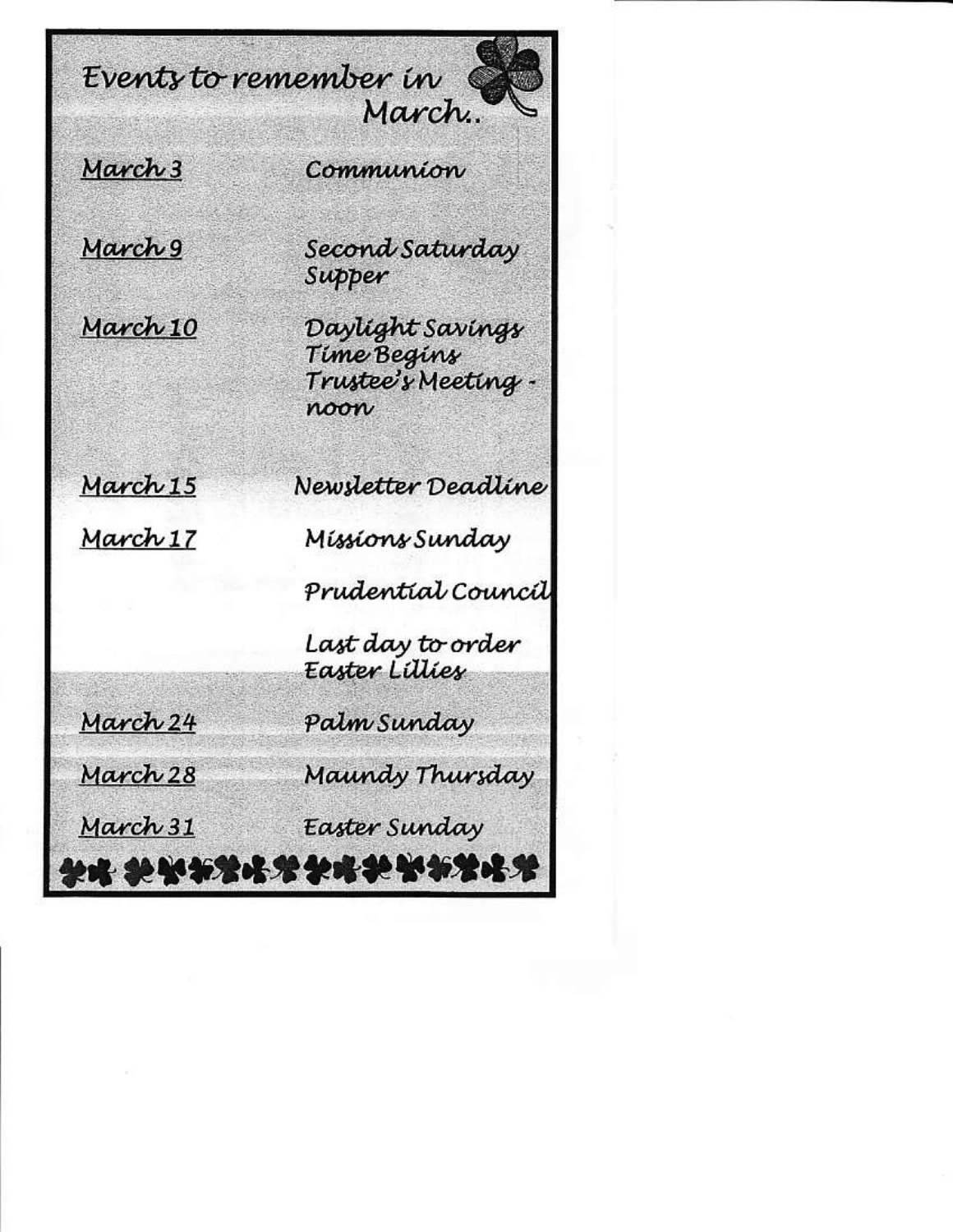# From the Pastor's Desk

#### **Created To Serve**

We have entered the Lenten season. It is a time for Christians to reflect on Jesus' sacrifices for us through His life and crucifixion, ending with His triumph over death on Resurrection (Easter) Sunday. Thus our eternal salvation is complete in Jesus Christ - as we'll confess our sins, repent, ask forgiveness.

That is where our Christian life begins. Then it continues in serving God; throughout all eternity actually. Sometimes as we are reflecting upon His sufferings for us, we may think we are called to suffer. No, we are called to serve (not as God's advisors, telling Him what He should be doing; but rather doing what He tells us to do).

At times, there is suffering in service to God. In our culture, not so much with beatings or imprisonment for our faith, but more along the line of not doing what I want to do. Going to choir practice instead of relaxing at home after a long day at work, or incorporating regular Bible study and prayer into our busy daily schedules, or going on a mission trip instead of a golf vacation, getting my butt out of bed to go to church on my only day to sleep in, etc. Service involves doing what God wants instead of what I want.

#### Revelation  $1:5(b)$ , 6 (NIV)

To him [Jesus] who loves us and has freed us from our sins by his blood, and has made us to be a kingdom and priests to serve his God and Father--- to him be glory and power for ever and ever! Amen.

And let's not forget our attitude in serving Him.

Psalm 100:2 (NASV) Serve the Lord with gladness.

It gets a lot easier and really worth it the moment we step into Heaven. Forever we will be thrilled to do His will moment by moment we might as well start practicing here.

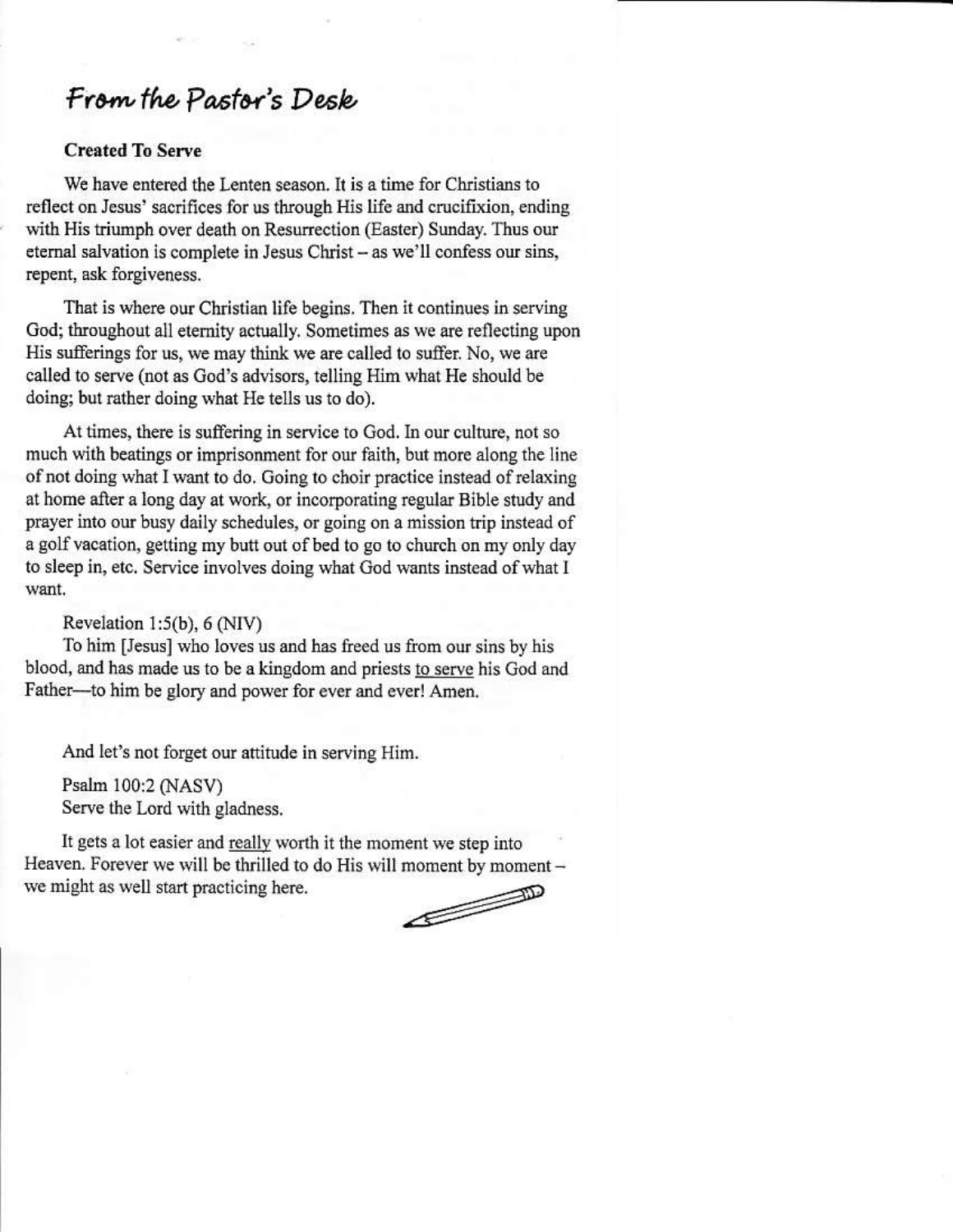#### From our Layleader

KINDNESS....what does it mean? Before my "Minor Accident" in Florida 3 weeks ago, I would have given it a different meaning. However, since then I have been able to reflect on the meaning of kindness.

Webster's Dictionary describes it as"A Kind Deed-Favor"However, the human factor has put conditions on it. If you are kind....I will be kind back the deed favor. Kindness from a friend of years...well you in a way "earned that". Kindness to our children "We all want to be Good Parents", However Kindness to a Stranger.....that is a different feeling.

I felt so much kindness from so many people during my time in Florida. People I had never met, not even just health professionals, but friends of friends and people that barely knew us were there giving up something of theirs so we could be comfortable. That is the kindness I believe that God is speaking of. The prayers, the cards and the calls that came from my Mayflower family were soooooo kind. So quick, so comforting and just at the right time. That's how I define "kindness". Praise be to God.

Terry Graham



#### **Church Humor**

A minister was preoccupied with thoughts of how he was going to ask the congregation to come up with more money than they were expecting for the repairs to the church. He was annoyed to find the regular organist was sick and a substtute had been brought in at the last minute.

The substitute wanted to know what to play. 'Here's a copy of the service' he said impatiently 'but you will have to think of something to play aftger I make the announcement about the finances.'

During the service, the minister paused and said 'Brothersand Sisters, indeed we have a problem. The roof repairs cost twice as much as we expected and we need \$4000 more. Any of you who can pledge \$100 or more please stand up.' At that moment the substitute organist played The Star Spangled Banner.

Guess who the regular organist is now?!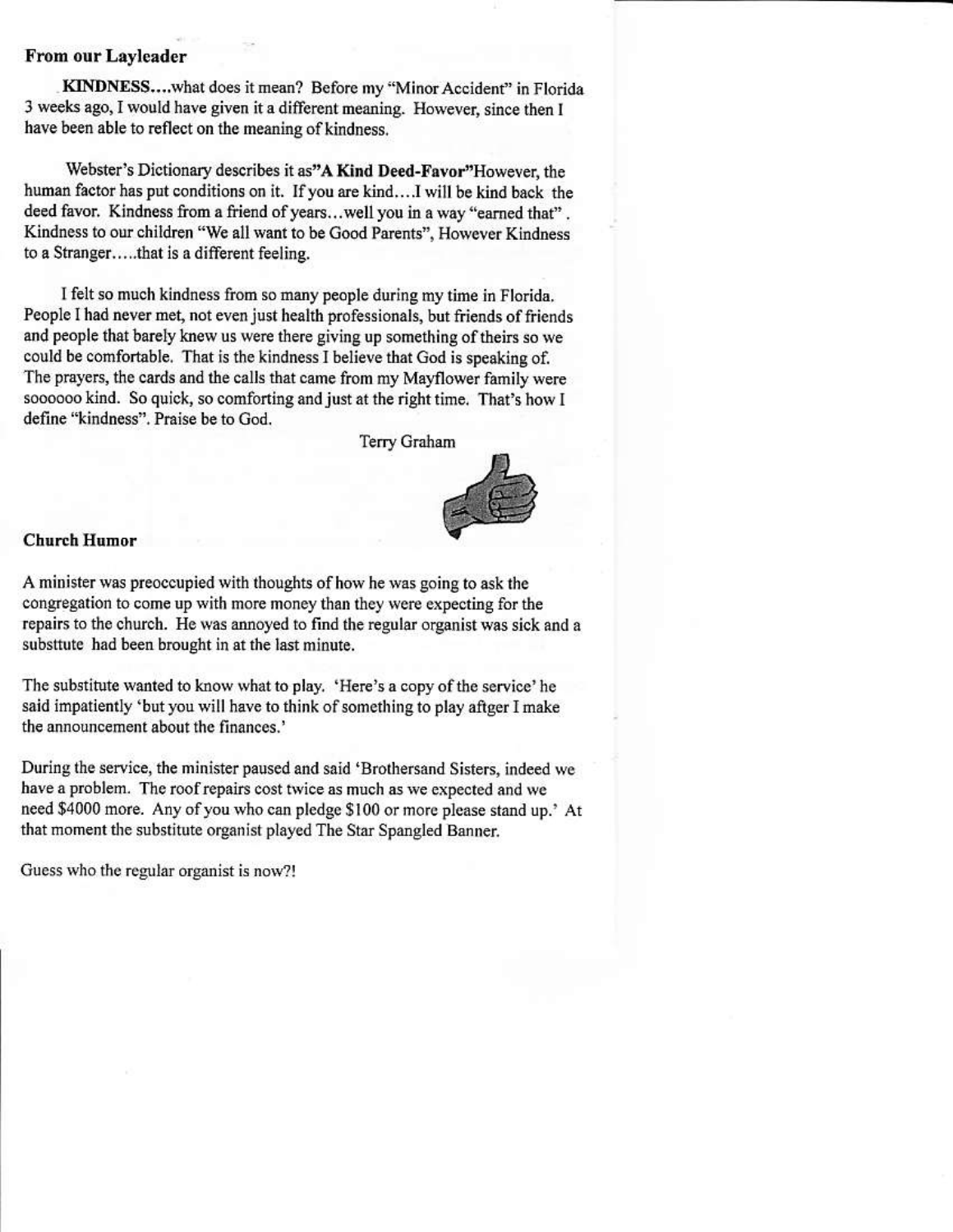#### **Mayflower Financial News**

The 2<sup>nd</sup> Saturday Supper in January made \$621.61. We had a successful Pancake Lunch on the Sunday before Fat Tuesday with \$137 in donations received. A brief summary for the month of: January Income **Expenses**  $- $1,886.27$ 

Fund Balances: Checking: **Bequest Funds Savings** Memorial Fund CD 12 Month CD

A more detailed report is available in the church's brochure rack

\$5,321.60

\$15,448.05

4,007.76

5,488.60

22,293.61 \$47,238.02

7,207.87

Meet Kim Strong

I spent my youth and childhood in Lansing. I'm an Everett High School graduate and I was in the color guard there. I spent two years at LCC and then transferred to MSU for a bachelor's degree in Zoology with a double major in Zoo Science and Animal Behavior. I spent 5 years working as a seasonal keeper at Potter Park Zoo where I did everything from training tigers to running the petting zoo. I still work pony rides there just for the fun of it. In 2008 I decided I needed a career change and went back to school to be trained as a medical assistant. I graduated December of the same year and was hired at a podiatry office in Lansing where I spent the next three years. After moving to Farmington Hills for a few months I have moved back to Lansing. I have been hired at MSU where I currently work in the University Physican's Office. This office incorporates Occupational Health for the entire university, the Travel Clinic which is also open to the public, and we are in charge of documentation and reporting of immunizations for all of the medical colleges on campus. Needless to say I'm busy every day!!

In my spare time I read every day. I am on a very competitive trivia team, and I attend at least one dance class per week. I am a Civil War Re-enactor and I try to make it to at least one event per month in the summer. I am currently single and happy to be that way. I love music and concerts, especially country, but anything will do!

I have known Kim's parents since I was in college. So, I have known Kim and her brother Christian since they were born. They are a delightful

Kim Strong and Meredith Kennedy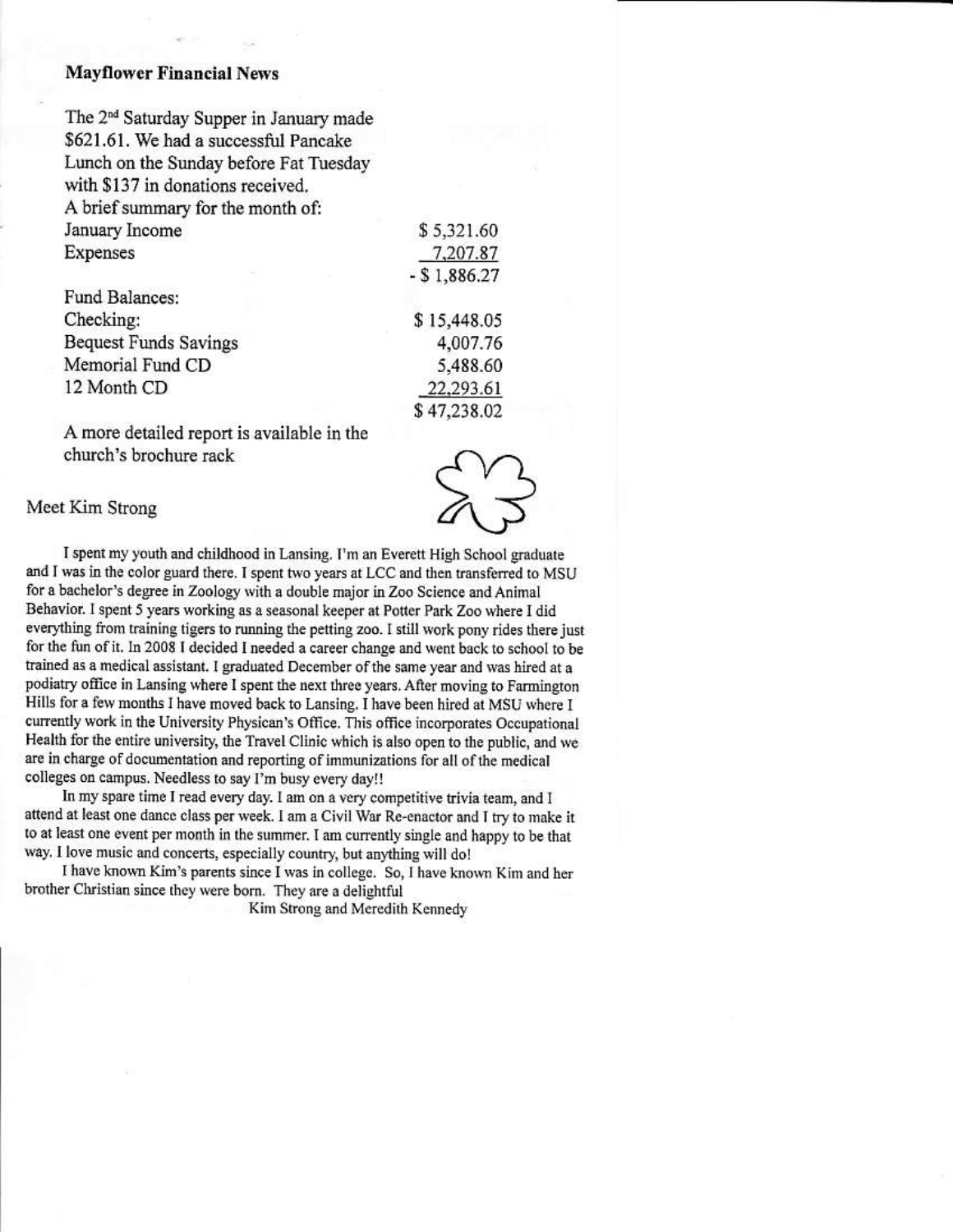#### **Music Musings**

Well, I made a new piano bench cushion; I think that the other one was about 19 years old. Now, my mother can really sew. She was a home economics major at Wayne State University in Detroit. She knows how to make cording from scratch, and every thing fits very nicely. She even reupholstered a car seat in a 1946 Ford while working with my Dad.

My cushion is not perfect. I bought the bare cording, but quickly gave up on the idea. They have a very nice padding at JoAnns; good for outside use, so I bought that type. And I had grograin ribbon to tie the cushion to the bench. So, in the end, I am proud of my little cushion; it looks okay to me, and I did the thinking and labor myself.

However, it is good to also remember that we have been taught things along the way to help our success. I was taught to put right sides together, to leave the needle in at the corner and turn the fabric, to use more pins if the fabric is moving more. I also had to think about 3-D construction on this project.

It is a blessing to be given knowledge, to use what we can, and to give to others.

Apparantly I like projects! I give God praise for the fun of completing projects.

Chrisann

The choir has beautiful music for the Lenten season. You may hear "Sanctus" by Faure on March 3 plus "And the Trees Do Moan" from the Handbell Choir on the same date.

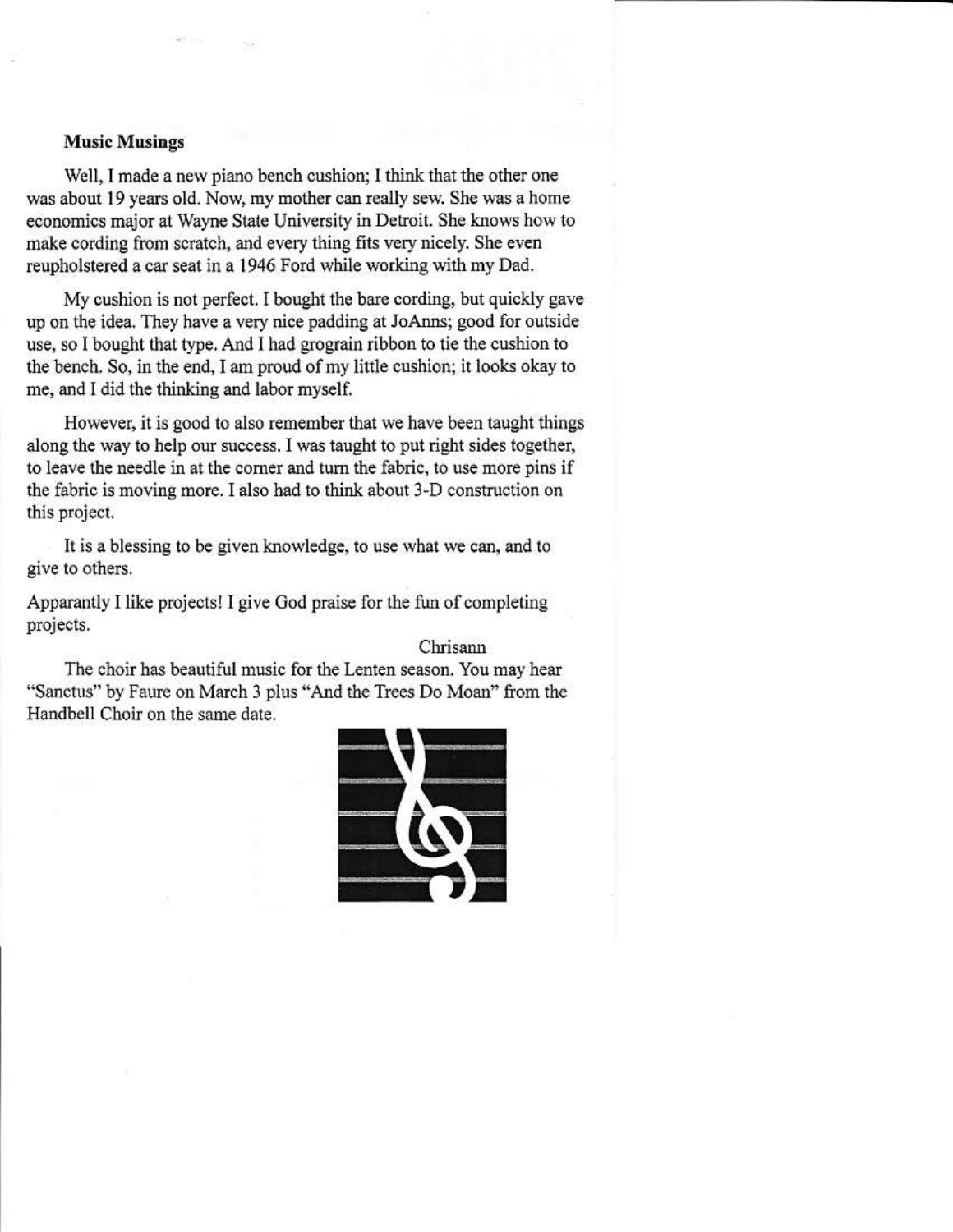#### **Christian Education**

I don't know if March will come in like a lamb or not - it's been a relatively mild winter so far! (Knock wood!) The Lenten season is underway, and in Sunday School we are talking about sacrifice, and how we can be ready if God calls.

Our Confirmation Class is moving along, and I am hopeful we will be having a service in May. We have been exploring the ethics of living a Christian life, and how to integrate God into our everyday lives. We have been talking a lot about how God demands a lot of us, by requiring us to study, think, and pray about what is right and what is wrong, and how much easier it would be if our faith dictated to us the "right" answers.

Dominic has created a list of topics he would like to explore in-depth. and Ann is customizing a study program for him. Linda has graciously volunteered to have a lesson ready in case Trace and Tieler are able to join us some Sunday. The year is moving quickly, and I am pleased with the path that we are on.



Liz

#### **From the Trustees**

Are you the kind of person that prefers knowing specifically how your money is being used around the church and/or is happy to throw a few bucks toward projects that arise beyond the annual budget? The trustees have such a deal for you! This year we are making it a point to keep you updated on those projects as they come up.

The first need that has been identified is that of new acolyte robes. Our present problem is that several of our robes were loaned to another organization and never returned, so we do not have robes available to fit most of our children that would be acolyting. Rilla McHarris and Linda Wheeler are beginning their search for a pattern and material that Linda could make into one small, one medium, and one large robe. Can anyone help with the cost of these?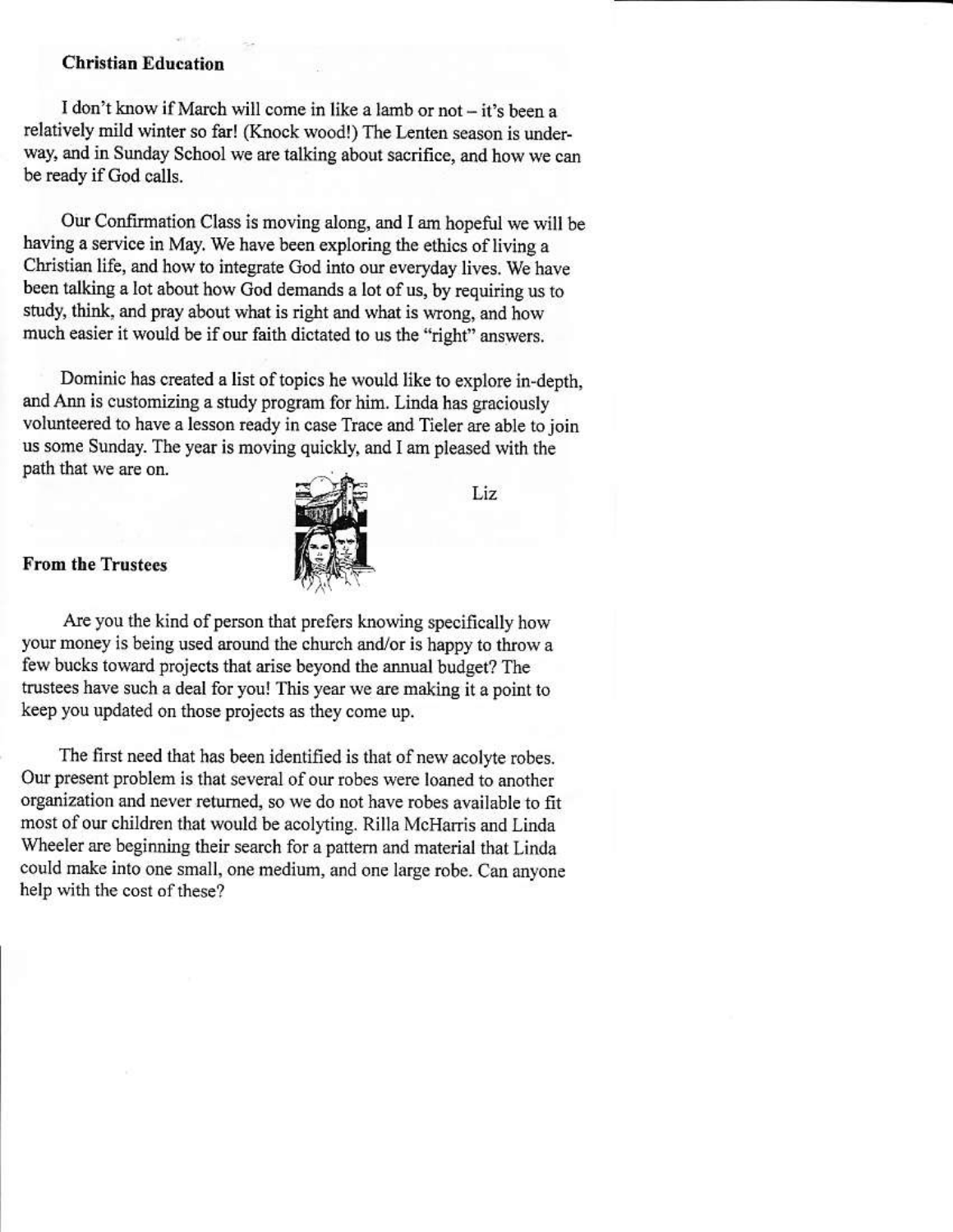This is a gentle reminder that Cozette's desk is her private workspace. Please do not take things from it, move items around, or get into the drawers looking for things. There is paper, pens, and Post-It notes in the kitchen for general use, and there is also a caddy of supplies like scissors on the back counter of the office for the use of members. Also, if you do use an item, please return it where you got it from! As a small church with a tight budget, we cannot easily replace pens that wander off. Your understanding is appreciated.

#### **Thrift Sale**

Another thrift sale to benefit the church treasury is coming on April 19 and 20. Please start your spring cleaning early and check around your house to find good, saleable things that you have around the house but don't really need any more. Remember, too, to invite friends, family, coworkers, etc., to donate items. We'll be glad to have them!

Plan to hold your stuff and bring it in any time after the Second Saturday Supper on April 13. We also need a lot of help to set up, run the sale, and clean up after the sale, so please mark your calendars now for that week. Set up dates and times will be announced soon. See Lorraine or Ann to volunteer to help.